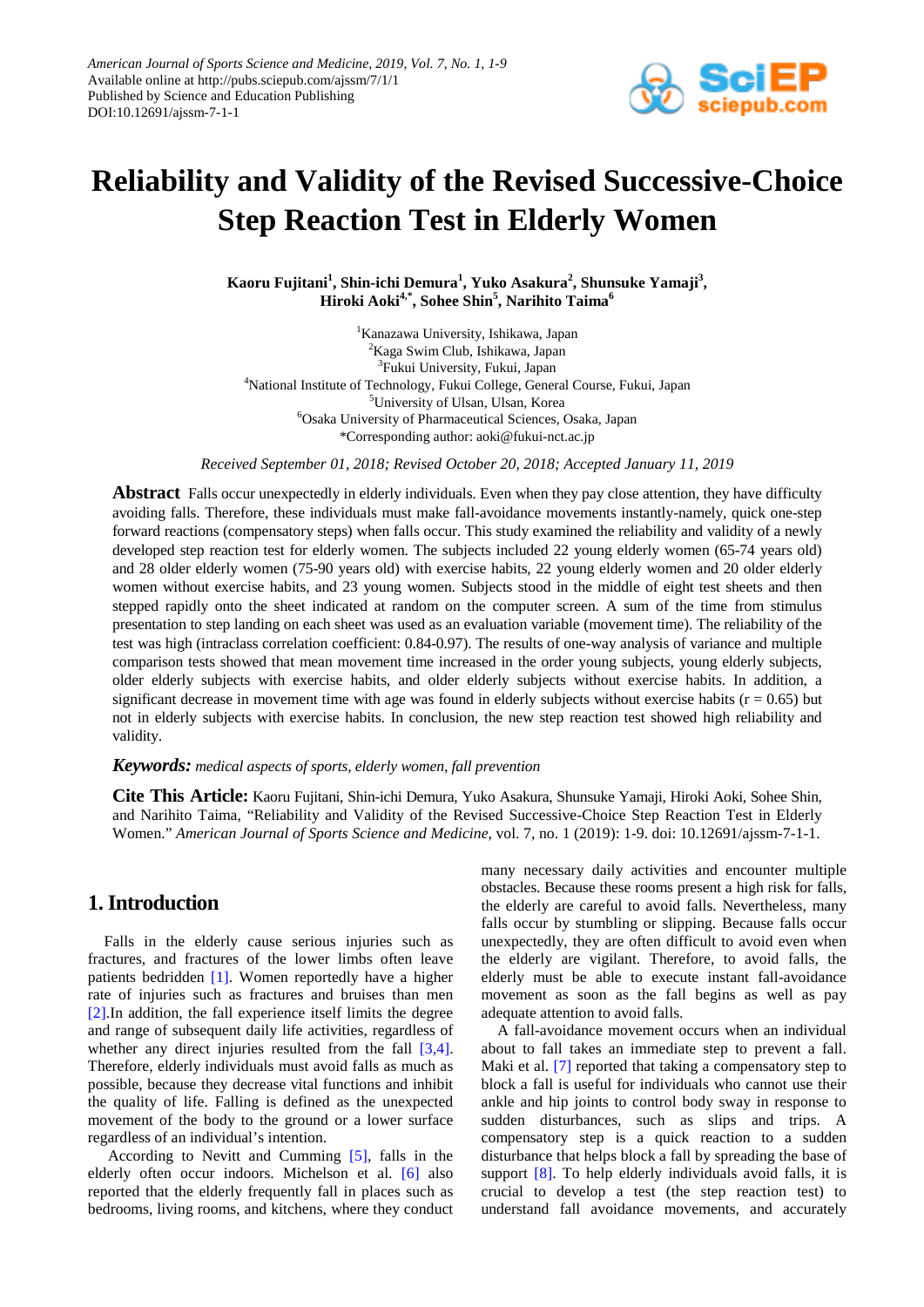evaluate the ability to react to unpredictable and sudden disturbances. Tests for compensatory stepping have been developed [\[9,10\].](#page-5-5) However, they cannot properly evaluate fall-avoidance movements that occur instantaneously when an individual is about to fall because subjects know the direction of their steps in advance.

To evaluate the agility of open-skill sports athletes, Uchida et al. [\[11\]](#page-5-6) developed a successive-choice reaction time test that used a personal computer to direct subjects to step randomly and continuously. Because participants in this test are not given the step directions in advance, participants must recognize the direction of the stimulus shown on the computer screen and instantly step to the indicated position. These randomly presented step directions are intended to simulate unpredictable sudden disturbance movements, and subjects must respond with agility. The movement required to complete this test content is similar to fall-avoidance movement. However, it will be problematic to use elderly subjects in a test developed for athletes. For this purpose, the test must be revised to allow the elderly to participate safely. In addition to the test's reliability, its validity must be examined to confirm whether the test appropriately evaluates fall-avoidance abilities in elderly individuals. Generally, various physical functions decrease with age, and physical fitness factors related to fall are weaker in the elderly than in the young. Hence, the elderly are assumed to have inferior fall avoidance abilities to the young. In addition, the modified step reaction test for the elderly requires quick decision making and reactive movement as well as adequate postural control during movement. Neurological function contributes to the achievement of these movements. Because neurological function notably declines in the elderly, the older elderly (over 75 years old) have weaker fall avoidance ability than the younger elderly (65-74 years old). However, declines in physical fitness and the incidence of falls [\[12\]](#page-5-7) can be improved by regular exercise. Therefore, it is assumed that the elderly who exercise regularly have superior fall and risk avoidance abilities and physical fitness to those who do not. Thus, while fall avoidance ability decreases with age, regular exercise inhibits this decrease. Hence, the difference validity of the revised step reaction test must be able to examine age differences or the presence or absence of regular exercise.

This study aimed to examine the reliability and difference validity of the revised step reaction test from the perspectives of age differences and regular exercise using elderly and young women.

## **2. Methods**

### **2.1. Participants**

We hypothesized that fall avoidance ability, as evaluated by the revised step reaction test, is weakest in the older elderly (over 75 years old), then in the young elderly (65-74 years old), and strongest in the young (Hypotheses 1). However, it is stronger among the elderly who exercise regularly than those who do not (Hypotheses 2).

We examined difference validity of the revised step reaction test by verifying the above hypotheses. To verify hypotheses 1, we recruited young women (G1: n=23, age  $22.0 \pm 1.4$ ), young elderly women who did not exercise regularly (G2: n=22, age 69.5  $\pm$  3.2), and older elderly women who did not exercise regularly (G3: n=20, age  $78.1 \pm 3.9$ .

In addition, to examine hypotheses 2, we recruited young elderly women who exercised (G4: n=23, age 69.1  $\pm$  3.2), as well as older elderly women who exercised regularly (G5: n=28, age  $81.3 \pm 4.2$ ). These four groups, along with G2 and G3, were used as subjects in hypotheses 2.

Gardner et al. [\[13,14\]](#page-5-8) reported that a significant reduction in the incidence of falls was observed in elderly subjects who exercised for 15–60 min at a frequency of 1-3 times per week. In this study, regular exercise for elderly subjects was defined as follows: more than 30 min of exercise one or more times per week for more than three consecutive months. This exercise could include yoga, tai chi, gymnastics, table tennis, badminton, swimming, ballroom dancing, and walking. The elderly women in the study exercised an average of 1.1 hours 2.4 times per week.

In addition, no significant age difference was found between those who did or did not exercise within the young and older elderly groups. The purpose and procedure of the experiment were explained fully to all subjects and written consent was obtained before measurements were taken. This study was approved by the Ethics Committee on Human Experimentation of the Faculty of Human Science, Kanazawa University (approval number: 2012-04).

#### **2.2. Procedure**

Nine step sheets (step measurement system; Takei Equipment, Niigata, Japan) and a laptop computer (FM; V-BIBLO MG55R, Fujitsu, Tokyo, Japan) were used to conduct the step reaction test in this study.

The step sheets sent a digital signal to the laptop to record when the subject stepped on them. The successive-choice reaction test for athletes uses a 30-cm distance between step sheets. However, successive steps of that length are dangerous for elderly subjects. Hence, in the revised step reaction test, the sheets were placed only 2cm apart to allow the subjects to step safely.

The laptop computer displayed images corresponding to the array of the step sheets. The upper and lower frames on the display corresponded to sheets on the front and back of the floor, respectively.

A video displaying a continuous stream of stimuli was used in the step reaction test. In the video, a red target moved through nine frames (eight total moves). Adapting the procedures of Uchida et al. [\[11\],](#page-5-6) we employed five target movement patterns to prevent subjects from predicting the direction of subsequent steps [\(Table 2\)](#page-2-0). Based on the results of a preliminary test, a step tempo of 40 beats/min with a stipulated tempo developed by Shin and Demura [\[12\]](#page-5-7) was used in the study.

The display was placed 1m front of the subject at eye level. Subjects stood in the center of the step sheets and watched the display. They were instructed to step quickly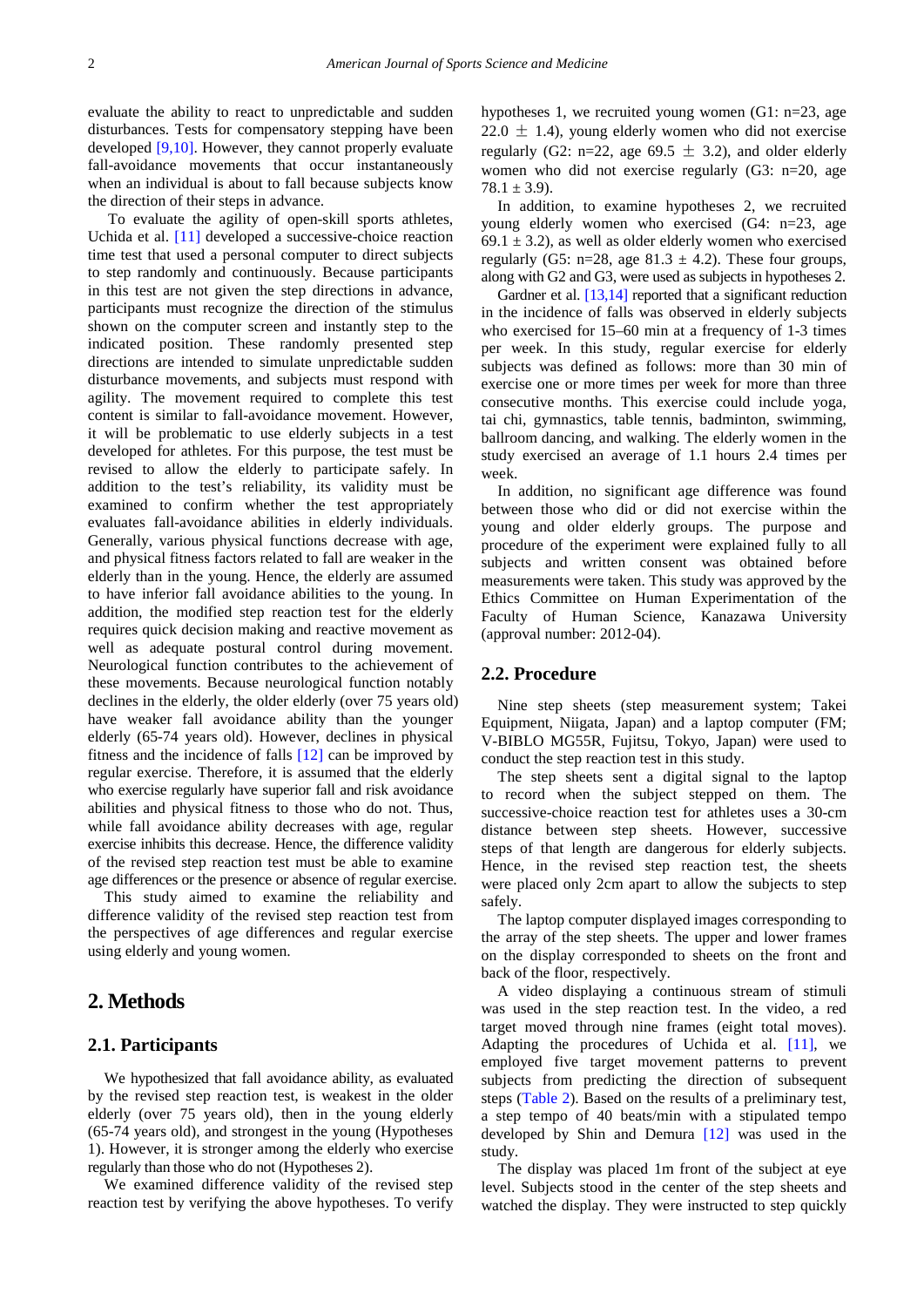onto the sheet indicated in the screen. After one or two practice steps, the subjects conducted 1 trial for each target movement pattern (a total of 5 patterns were conducted).

The order of the patterns was random. The test was restarted whenever a subject stepped onto a sheet other than that indicated on the screen or stumbled or fell during a trial. The subjects conducted two trials of this test (5 patterns  $\times$  2 trials).

#### **2.3. Evaluation Parameters**

In each of the above trials, the total time required to step on each of the eight sheets after stimulus presentation was calculated, and a mean of the 5 patterns was used as a parameter (step reaction time). The average step reaction time between the two trials was used as a representative value. We interpreted lower values to indicate superior fall avoidance ability.

#### **2.4. Statistical Analyses**

The reliability of the step reaction test was examined by the intraclass correlation coefficient (ICC). To examine difference validity, we examined the differences in mean step reaction time among the 3 age groups (G1~G3, Hypotheses 1) using one-way analysis of variance (one-way ANOVA) and examined the differences among the 4 groups of elderly participants of different ages and exercise habits (G2~G5, Hypotheses 2) using two-way ANOVA (age  $\times$  exercise habit). A post hoc test was conducted using Tukey's honestly significant difference method. The relationship between age and step reaction time in the elderly who did and did not exercise regularly was examined by Pearson's correlation coefficient. The significance level in this study was set at  $p < 0.05$ .

## **3. Results**

[Table 1](#page-2-1) shows ICCs of the step reaction test. The ICCs were 0.84~0.97 for each elderly group and 0.75 for the young group.

In this study, we assumed that fall avoidance ability decreases with age, but the decrease would be smaller in the eldrly who exercised than in those who did not. We thus examined difference validity from the following 2 prospectives.

[Table 2](#page-2-0) shows the basic stastics for step reaction time and the results of one-way ANOVA for the 3 age groups (G1~G3). A significant difference was found in step reaction times. The results of the multiple comparison tests showed increasing reaction times from G1 and G2 to G3, with a large effect size  $(0.56 \sim 0.89)$ .

[Table 3](#page-2-2) shows the basic statistics of the step reaction time in the 4 groups of elderly of different ages and exercise habits  $(G2 \sim G5)$  and the result of two-way ANOVA. A significant interaction was found, and the results of a multiple comparison test showed that reaction times in older elderly groups were shorter in those who exercised than in those who did not, and the elderly groups who did not exercise, it was shorter in the young elderly than in the older eldery.

| Table 1. Iccs of the step reaction test in each group |  |  |  |  |  |  |  |  |  |  |  |
|-------------------------------------------------------|--|--|--|--|--|--|--|--|--|--|--|
|-------------------------------------------------------|--|--|--|--|--|--|--|--|--|--|--|

<span id="page-2-1"></span>

|             |                   |                        |          | ICC  |
|-------------|-------------------|------------------------|----------|------|
|             |                   | With exercise habit    | $(n=22)$ | 0.87 |
| The elderly | The young elderly | Without exercise habit | $(n=22)$ | 0.97 |
|             | The older elderly | With exercise habit    | $(n=28)$ | 0.84 |
|             |                   | Without exercise habit | $(n=20)$ | 0.88 |
| The young   |                   |                        | $(n=23)$ | 0.75 |

|  | Table 2. Basic stastics of step reaction time in 3 different age groups of different age and the results of one-way ANOVA |
|--|---------------------------------------------------------------------------------------------------------------------------|
|  |                                                                                                                           |

<span id="page-2-0"></span>

|                    | The young $(G1:n=23)$ |      | The young elderly Without<br>exercise habit $(G2:n=22)$ |      |      | the older elderly Without<br>exercise habit $(G3:n=20)$ | F-value  | POST-Hoc(HSD)                                                  |
|--------------------|-----------------------|------|---------------------------------------------------------|------|------|---------------------------------------------------------|----------|----------------------------------------------------------------|
|                    | Mean                  | SD   | Mean                                                    | SD   | Mean | SD                                                      |          |                                                                |
| Step reaction time | 5.83                  | 0.42 | 7.46                                                    | 0.83 | 8.31 | 0.59                                                    | $86.53*$ | The young< The<br>young elderly <the<br>older elderly</the<br> |

 $*$ :  $p < 0.05$ 

|  | Table 3. Basic stastics of the step time in 4 elderly groups with different age and exercise habit and the result of tow-way ANOVA |
|--|------------------------------------------------------------------------------------------------------------------------------------|
|  |                                                                                                                                    |

<span id="page-2-2"></span>

|                   |    | With exercise habit |      | Without exercise habit |      |      |    |                    |          | POST-Hoc(HSD)                                                     |  |
|-------------------|----|---------------------|------|------------------------|------|------|----|--------------------|----------|-------------------------------------------------------------------|--|
|                   | n  | Mean                | SD   | n                      | Mean | SD   |    | P-value<br>F-value |          |                                                                   |  |
| The young elderly | 22 | 7.18                | 0.52 | 22                     | 7.46 | 0.81 | F1 | 12.02              | $0.001*$ | the older elderly: With exercise<br>habit< Without exercise habit |  |
| The older elderly | 28 | 7.25                | 0.55 | 20                     | 8.31 | 0.58 | F2 | 25.07              | $0.000*$ | Without exercise habit: he young<br>elderly< With exercise habit  |  |
|                   |    |                     |      |                        |      |      | F3 | 8.55               | $0.004*$ |                                                                   |  |

F1: age F2: exercise habit F3: interaction

 $*: p < 0.05$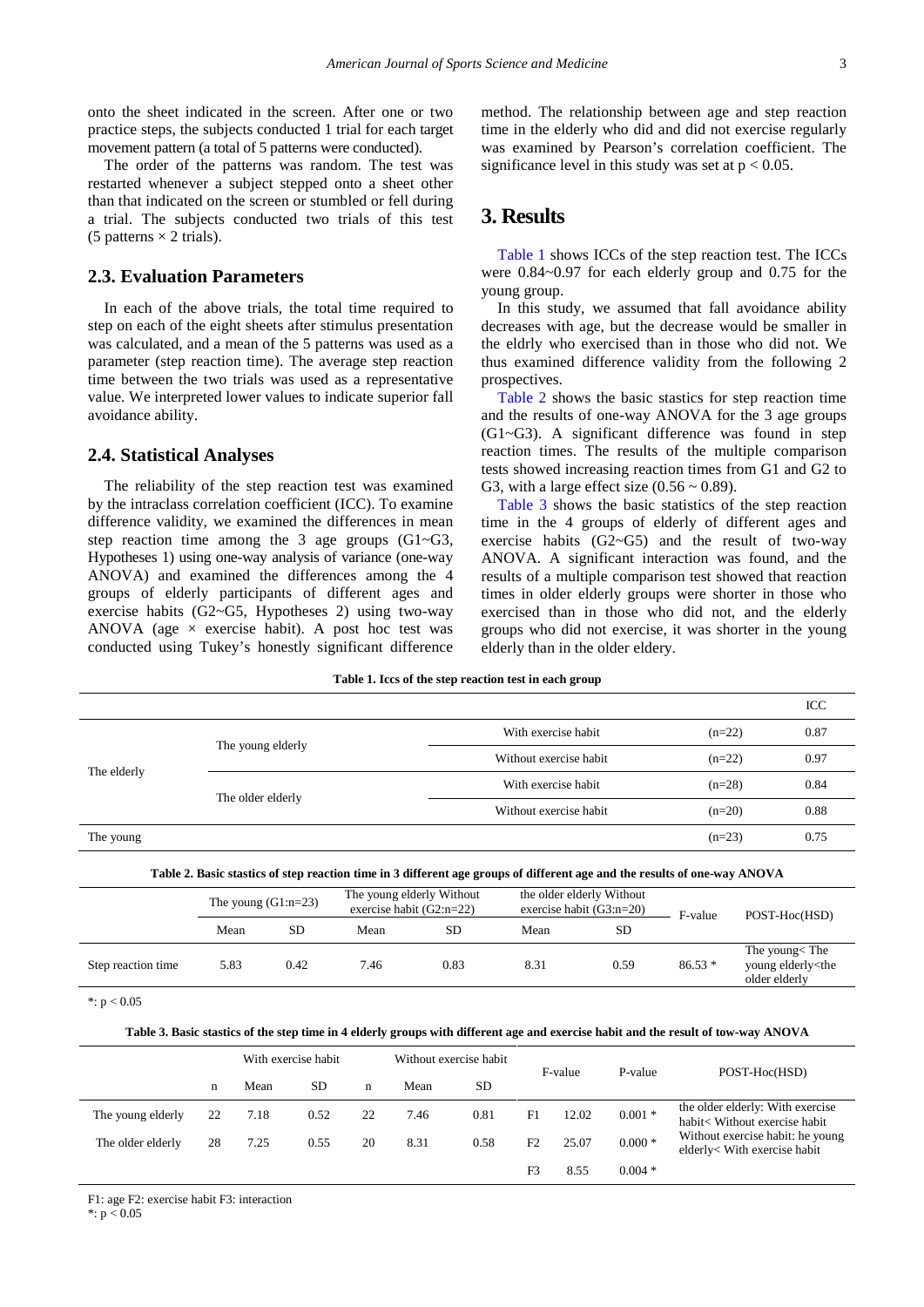[Figure 2](#page-3-0) and [Figure 3](#page-3-1) show Pearson's correlation coefficient between age and step reaction time in elderly groups who did and did not exercise. The coefficients

were significant with moderate levels in the elderly who did not exercise  $(r = 0.65)$ , but not significant in the elderly who did exercise  $(r = 0.22)$ .



**Figure 1.** Arrangement of step sheets

<span id="page-3-0"></span>



<span id="page-3-1"></span>

**Figure 3.** Correlation between age and movement time in the elderly with exercise habits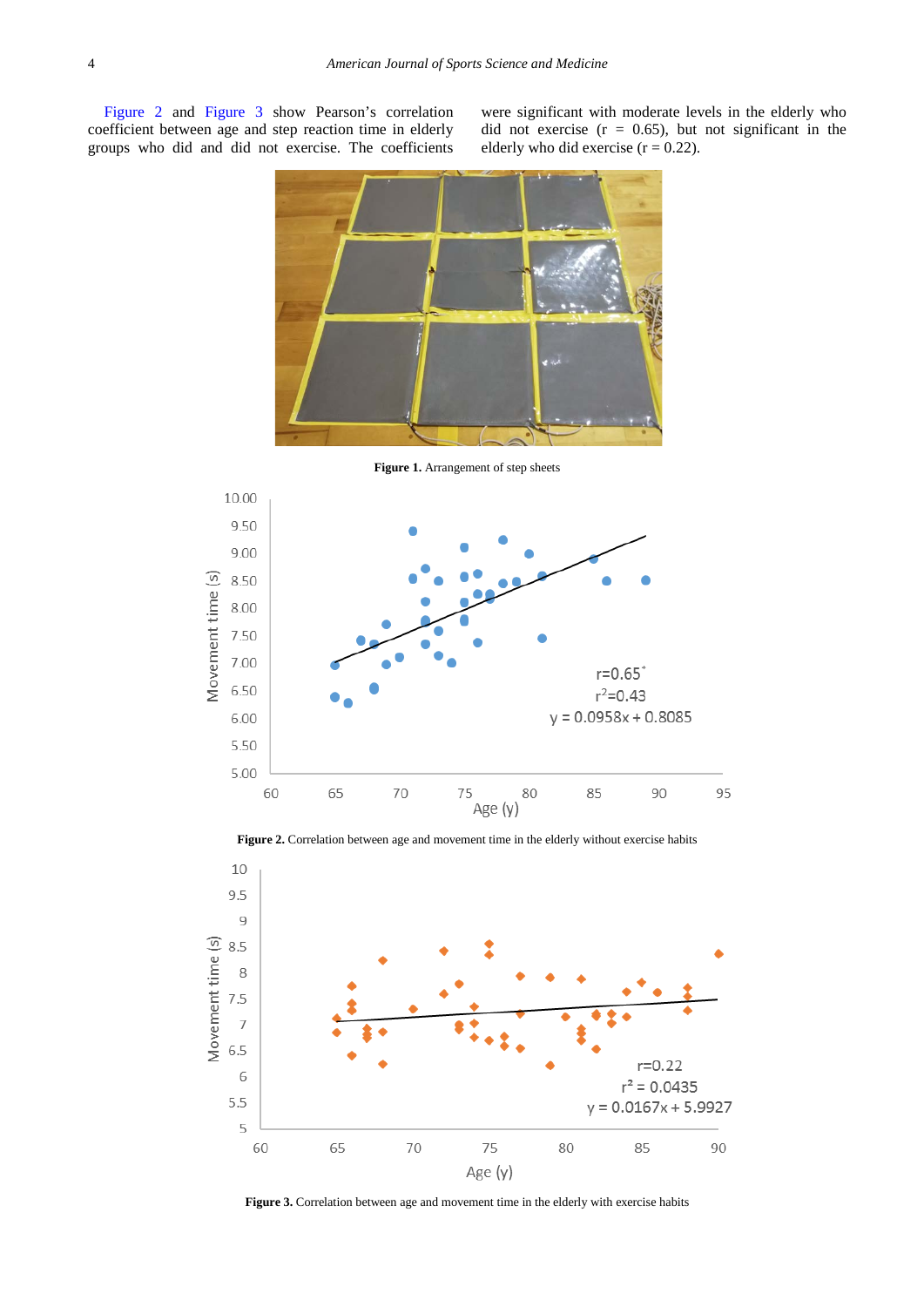## **4. Discussion**

We modified the successive choice reaction test developed by Uchida et al. [\[11\]](#page-5-6) by adjusting the distance between step sheets to allow the test to be performed safely by elderly subjects. However, high reliability is a prerequisite for the practical use of the test. ICCs of the revised step reaction test for the elderly were 0.75 in the young and over 0.84 in the elderly. The ICC level in the young is equal to or greater than that reported by Uchida et al [\[11\].](#page-5-6) In addition, all ICCs met the criteria for a sufficient reliability level (ICC =  $0.60$  ~ $0.82$ ) as proposed by Jackson et al. [\[15\].](#page-5-9) Because the revised test with short step sheet intervals has high reliability, it allows stable measured values to be obtained from the elderly while protecting their safety.

Step reaction time is shorter in the young than in the elderly and shorter in the young elderly than in the older elderly. The step reaction test requires participants to react to a continuous stream of stimuli (the instructions for directions of movement) and to step quickly to the correct position. Hence, among the various physical fitness factors, agility, lower limb muscle strength, and balance ability, among other factors, are closely related to test performance. Because physical fitness generally decreases with age, step reaction time may have been shorter in the young group, whose physical fitness is stronger than that of the older groups. In addition, physical fitness elements such as the speed of whole body reaction, lower limb muscle strength, balance ability, and so on markedly decrease in the older elderly people. Hence, the step reaction times were shorter in the young elderly than in the older elderly.

In this study, we assumed that fall avoidance ability evaluated by the revised step reaction test is superior in younger people, and hypothesized that it is weakest in the older elderly (over 75 years old), stronger in the young elderly (65-74 years old), and strongest in the young. Because our findings supported this hypothesis, we conclude that the revised step reaction test can distinguish the fall avoidance abilities of different age groups. Only in the older elderly groups were significant differences found in step reaction time between those who did and did not exercise regularly. Thus, exercise can help the elderly slow the decrease in physical fitness [\[16\].](#page-5-10) However, physical fitness for the elderly who did not decreased with age. Kimura et al. [\[17\]](#page-5-11) reported that the elderly who do not exercise are weaker in physical fitness areas such as agility, balance ability, and muscle power than those who do exercise. A significant reduction in the incidence of falls has also been observed in elderly subjects who exercised for 15–60 min at a frequency of 1–3 times per week [\[13,14\].](#page-5-8) This suggests that it is possible for the elderly to decrease their incidence of falls and improve their physical fitness through regular exercise. We hypothesized that the elderly who exercise have superior fall avoidance ability to those who do not exercise. However, this hypothesis was confirmed only for those over 75 years old. The mean age of the young elderly group (65~74 years old) in this study, both those who did and did not exercise, was under 70 years old, as much as 10 years younger than that of the older elderly group (with exercise habit: 81.3 years old, without exercise habit: 78.1

years old). As previously noted, physical fitness skills related to the step reaction test markedly decreased in the older elderly. The average life span of Japanese women is 87.1 years old. The young elderly have appreciably higher levels of physical fitness than the older elderly considering the improvement in the physical fitness of the elderly in recent years. The benefits of exercise were greater in the elderly with low physical fitness than in those with high physical fitness [\[18\].](#page-5-12) This suggests that the presence or absence of an exercise habit has only a small effect on the physical fitness of young elderly without markedly degraded physical fitness. This would account for why no differences were found between the young elderly who did or did not exercise.

On the other hand, the type or intensity of exercise also affects decreasing physical fitness. This study defined regular exercise as over 30 min of exercise one or more times per week for more than three consecutive months but did not specify the intensity of this exercise. In case of young elderly persons, it may be necessary to define regular exercise with a stricter standard that accounts for the type, frequency, and intensity of exercise. In examining the relationship between age and step reaction time for all young and older elderly persons, step reaction time decreased with age in the elderly who did not exercise regularly ( $r = 0.65$ ,  $P \le 0.05$ ), but not in those who did not  $(r = 0.22 \text{ P} > 0.05)$ . This result confirms that regular exercise correlates to step reaction time in the elderly, consistent with the findings of Demura [\[8\].](#page-5-4) Physical fitness in the elderly who do not exercise decreases with age. The reduced decline in fall avoidance ability caused by regular exercise may emerge with age and be more noticeable in the older elderly with inferior physical fitness than in the young elderly.

This study recruited the elderly women. There are sexrelated differences in the physical fitness levels of the elderly [\[19\],](#page-5-13) and the average life span is shorter in men than in women. Therefore, patterns in physical fitness decline in the elderly may differ by sex. Future investigations will be needed to examine the revised step reaction among elderly men, along with examining a more stringent definition of regular exercise.

## **5. Conclusion**

We confirmed that the reliability of the revised step reaction test to evaluate fall avoidance abilities in the elderly is high for all age groups, and test performance showed differences by age and exercise habit among the older elderly. In conclusion, the revised step reaction test has high reliability and difference validity from the perspectives of age differences and exercise habits in the older elderly.

## **References**

- <span id="page-4-0"></span>[1] Yasumura S. 'Bedridden period before deaty (BPbd)' and factors relating to it in a rural community in Yamagata Prefecture. Japanese journal of public health 1990; 37: 851-860.
- <span id="page-4-1"></span>[2] Cabinet Office, Japan, Survey on housing and living environment of the elderly. 2010; 39-44. [In Japanese]